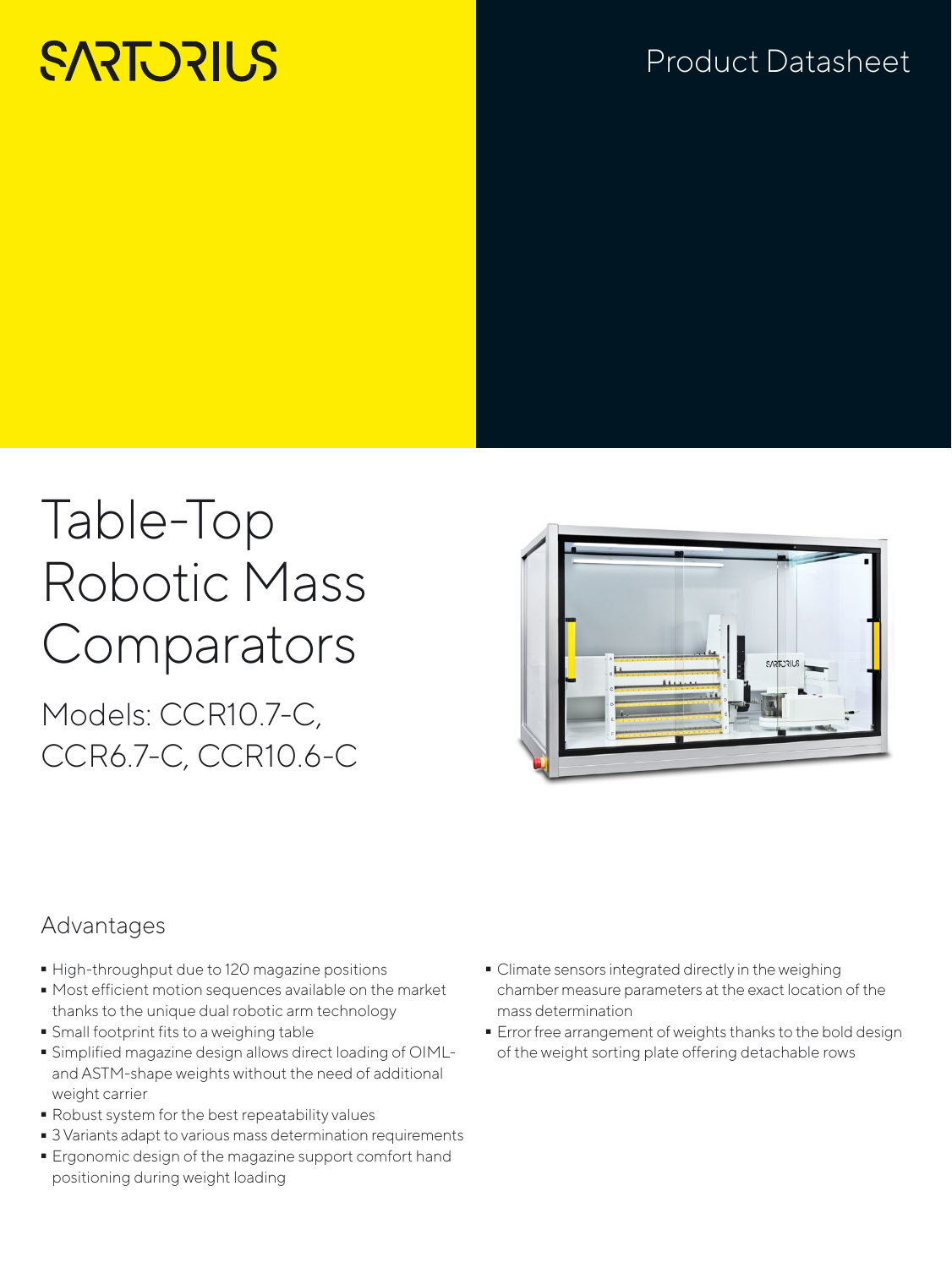### Product Description

The CCR-Compact Robotic Systems offer higher productivity at lower cost whilst quaranteeing the highest accuracy. Dual robotic arm system allows managing of reference and test weights simultaneously, therefore increasing throughput, as none of the weights have to be returned to the magazine during the weighing process. Assembled with a patented multi weight handler, mass dissemination with groups of up to four test weights can be managed. Fulfilled with 120 magazine positions these robots are optimized for overnight and weekend mass determination or dissemination, without requiring operator intervention. The CCR-Compact Robotic Systems not only cover mass dissemination requirements from NMI´s but are optimized for use in OIML Class E1 and ASTM Class 000 plus the standard mass calibration segments of OIML E2 to F2 and ASTM Class 1 to Class 3 weights.

#### Technical Specifications

| Model                                         | <b>CCR10.7-C</b>  | <b>CCR10.6-C</b>         | <b>CCR6.7-C</b>          |  |
|-----------------------------------------------|-------------------|--------------------------|--------------------------|--|
| Maximum capacity                              | 10.5g             | 10.1 <sub>g</sub>        | 6.1 <sub>g</sub>         |  |
| Application range                             | $1mg-10g$         | $1mg-10g$                | $1mg-6g$                 |  |
| Readability                                   | $0.1\mu$ g        | $1 \mu g$                | $0.1\mu$ g               |  |
| Repeatability typical                         | $0.2 \mu g$       | $0.5 \mu g$              | $0.2 \mu g$              |  |
| Rep. under standard conditions E'             | $0.5 \mu g$       | $0.7 \mu$ g              | $0.3 \mu g$              |  |
| Repeatability, at >1-6 g                      | $0.3 \mu g$       |                          |                          |  |
| Repeatability, at 0-1g                        | $0.15 \mu g$      |                          | $0.15 \mu g$             |  |
| Rep. under standard conditions F <sup>2</sup> | $1.5 \mu g$       | $2 \mu g$                | $1.5 \mu g$              |  |
| Electronic weighing range &<br>taring range   | 3.5g              | 10.1 <sub>g</sub>        | 6.1g                     |  |
| Substitution weights                          | $2 \times 3.5g$   | $\overline{\phantom{a}}$ | $\overline{\phantom{a}}$ |  |
| Linearity                                     | $1 \mu g / 3.5 g$ | $4\mu$ g                 | $1\mu$ g                 |  |
| Off-center loading error                      | $0.25 \mu g/mm$   | $0.5 \mu g/mm$           | $0.25 \mu g/mm$          |  |
| Stabilisation time                            | 15 <sub>s</sub>   | 10 <sub>s</sub>          | 15 <sub>s</sub>          |  |
| Cycle time ABA in s                           | 315s              | 300s                     | 315s                     |  |

1 Standard conditions E: ABA measured in a laboratory under E1 conditions, on a decoupled weighing stone, no drafts from above

2 Standard conditions F: ABA measured in a laboratory under at least F1 conditions, on a non-decoupled weighing table, air conditioned and minimal drafts from above

Important: The stated specifications and technical data apply only under good ambient conditions. Disruptive factors at the place of installation, such as strong drafts (especially from air conditioning equipment), excessive vibrations, physical effects of the items being weighed (e.g. magnetic fields or electrostatic charges), or ambient conditions outside the allowable tolerances, may adversely affect on the specifications.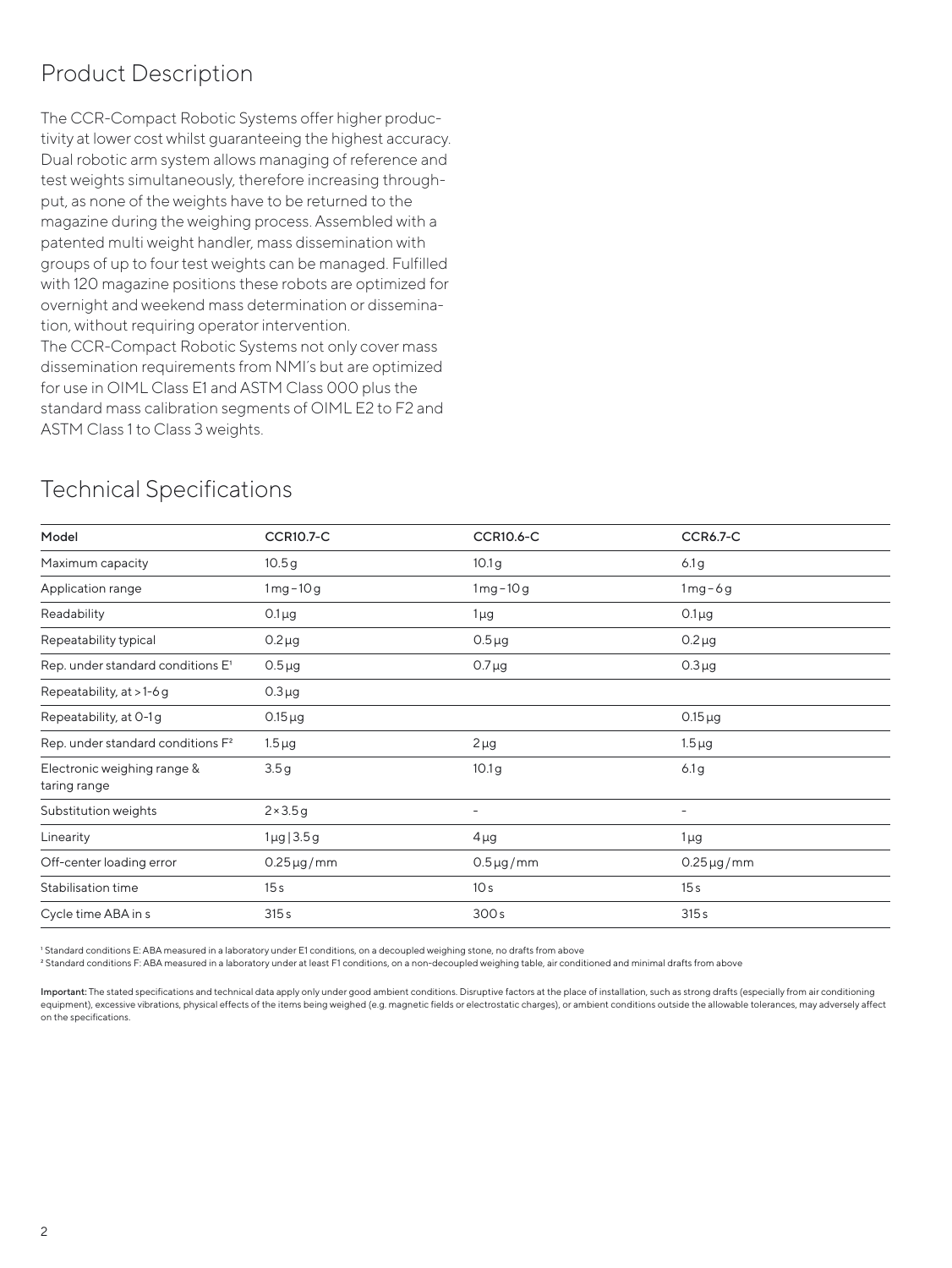# Basic Equipment

| Model                                                                                                          | <b>CCR10.7-C</b>   | <b>CCR10.6-C</b>  | <b>CCR6.7-C</b>          |
|----------------------------------------------------------------------------------------------------------------|--------------------|-------------------|--------------------------|
| Type                                                                                                           | 4-axis robot       | 4-axis robot      | 4-axis robot             |
| Robotic Arm Technology                                                                                         | Dual Arm System    | Dual Arm System   | Dual Arm System          |
| Weight Handlers                                                                                                | 1 Multi × 1 Single | $2 \times$ Single | 1 Multi × 1 Single       |
| Magazine positions                                                                                             | 120                | 120               | 120                      |
| Interfaces                                                                                                     | LAN                | LAN               | LAN                      |
| Draft shield                                                                                                   | ٠                  | ٠                 |                          |
| Enclosure                                                                                                      | ٠                  | ٠                 | п                        |
| Laptop PC                                                                                                      | -                  | -                 | $\overline{\phantom{a}}$ |
| PC software                                                                                                    | ٠                  | ٠                 | ٠                        |
| Climate sensor integrated in<br>the weighing chamber to<br>measure humidity, air pressure &<br>air temperature |                    | ٠                 |                          |
| Test certificate                                                                                               | Sartorius          | Sartorius         | Sartorius                |

## Ambient Conditions

| Model                                      | <b>CCR10.7-C</b>      | <b>CCR10.6-C</b>                        | CCR6.7-C                               |
|--------------------------------------------|-----------------------|-----------------------------------------|----------------------------------------|
| Permissable operating temperature<br>range | $17 - 27^{\circ}$ C   | $17 - 27^{\circ}$ C                     | $17 - 27^{\circ}$ C.                   |
| Recomended operating temperature           | $22^{\circ}$ C        | $22^{\circ}$ C                          | $22^{\circ}$ C                         |
| Temperature fluctuation                    | 0.3°C/h 0.5°C/12h     | $0.3^{\circ}$ C/h   $0.5^{\circ}$ C/12h | $0.3^{\circ}$ C/h  $0.5^{\circ}$ C/12h |
| Max. air movement                          | < 0.2 m/s             | < 0.2 m/s                               | < 0.2 m/s                              |
| Humidity range                             | $40 - 60%$            | $40 - 60%$                              | $40 - 60%$                             |
| Humidity fluctuation                       | 5%/4h                 | $5\%/4h$                                | 5%/4h                                  |
| Power supply                               | 100-240V AC / 50-60Hz | 100-240V AC / 50-60Hz                   | 100-240V AC / 50-60Hz                  |

## Dimensions

| Model                                  | <b>CCR10.7-C</b>     | <b>CCR10.6-C</b>     | <b>CCR6.7-C</b>                  |
|----------------------------------------|----------------------|----------------------|----------------------------------|
| Weighing pan dimensions $(W \times D)$ | $49 \times 29$ mm    | $49 \times 29$ mm    | $49 \times 29$ mm                |
| Sample size $(D \times H)$             | $18 \times 20$ mm    | $18 \times 20$ mm    | $18 \times 20$ mm                |
| External dimensions W × D × H          | 1.200 × 800 × 760 mm | 1,200 × 800 × 760 mm | $1.200 \times 800 \times 760$ mm |
| Gross weight                           | $265$ kg             | 265 kg               | 265kg                            |
| Net weight                             | 190 kg               | 190 kg               | 190 kg                           |
| Number of packages                     |                      |                      |                                  |
| Pallet                                 | 1400 × 980 × 1400 mm | 1400 × 980 × 1400 mm | 1400 × 980 × 1400 mm             |
| Optimal height for setup               | 800 mm               | 800 mm               | 800 mm                           |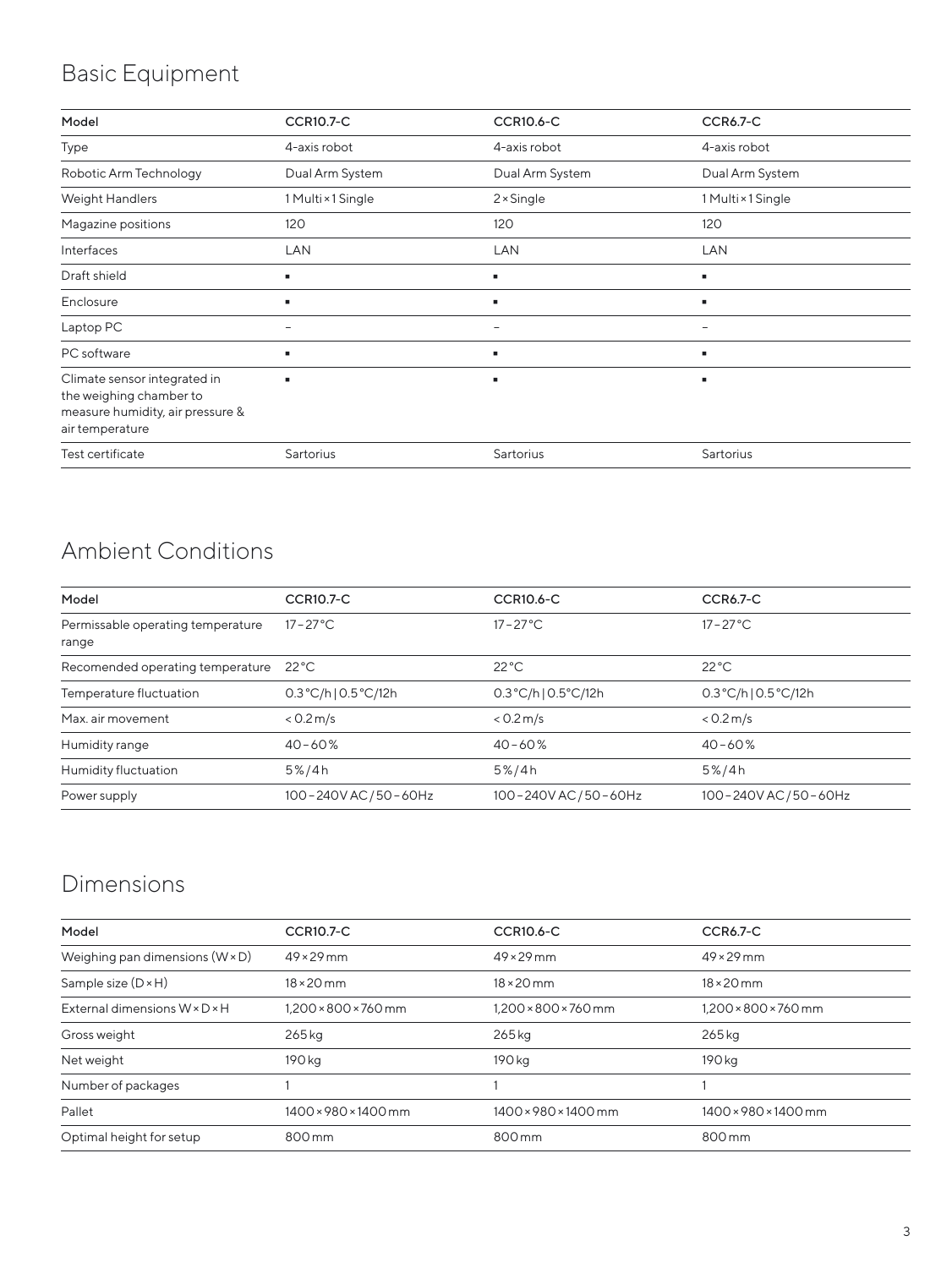

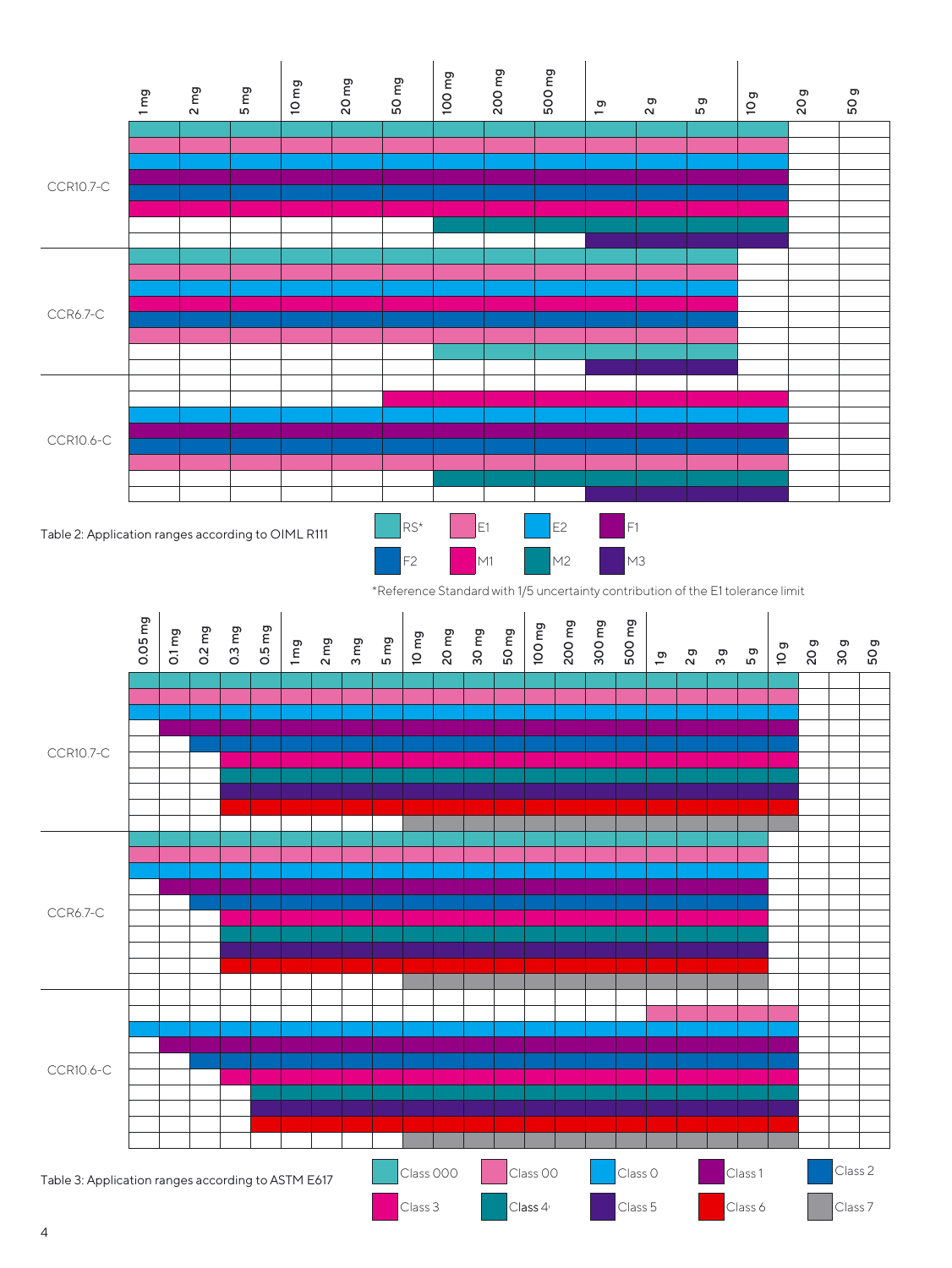# Optional Acessories

| <b>CCR10.6-C</b>    | <b>CCR6.7-C</b>                                                                |
|---------------------|--------------------------------------------------------------------------------|
|                     |                                                                                |
| 10 g   E2 YCW412-02 | 5q   E2 YCW352-02                                                              |
| YSN03C + YSN03RC    | YSN03C + YSN03RC<br>(+ YSN03MC optional)                                       |
| YAW10CCR-C          | YAW10CCR-C                                                                     |
| YCM20MC-Tower       | YCM20MC-Tower                                                                  |
| YCM20DAKKS          | YCM20DAKKS                                                                     |
| YWT12               | YWT12                                                                          |
| YWT13               | YWT13                                                                          |
|                     | 2q   E2 YCW322-02<br>YSN03C + YSN03RC<br>(+ YSN03MC optional)<br>YCM20MC-Tower |